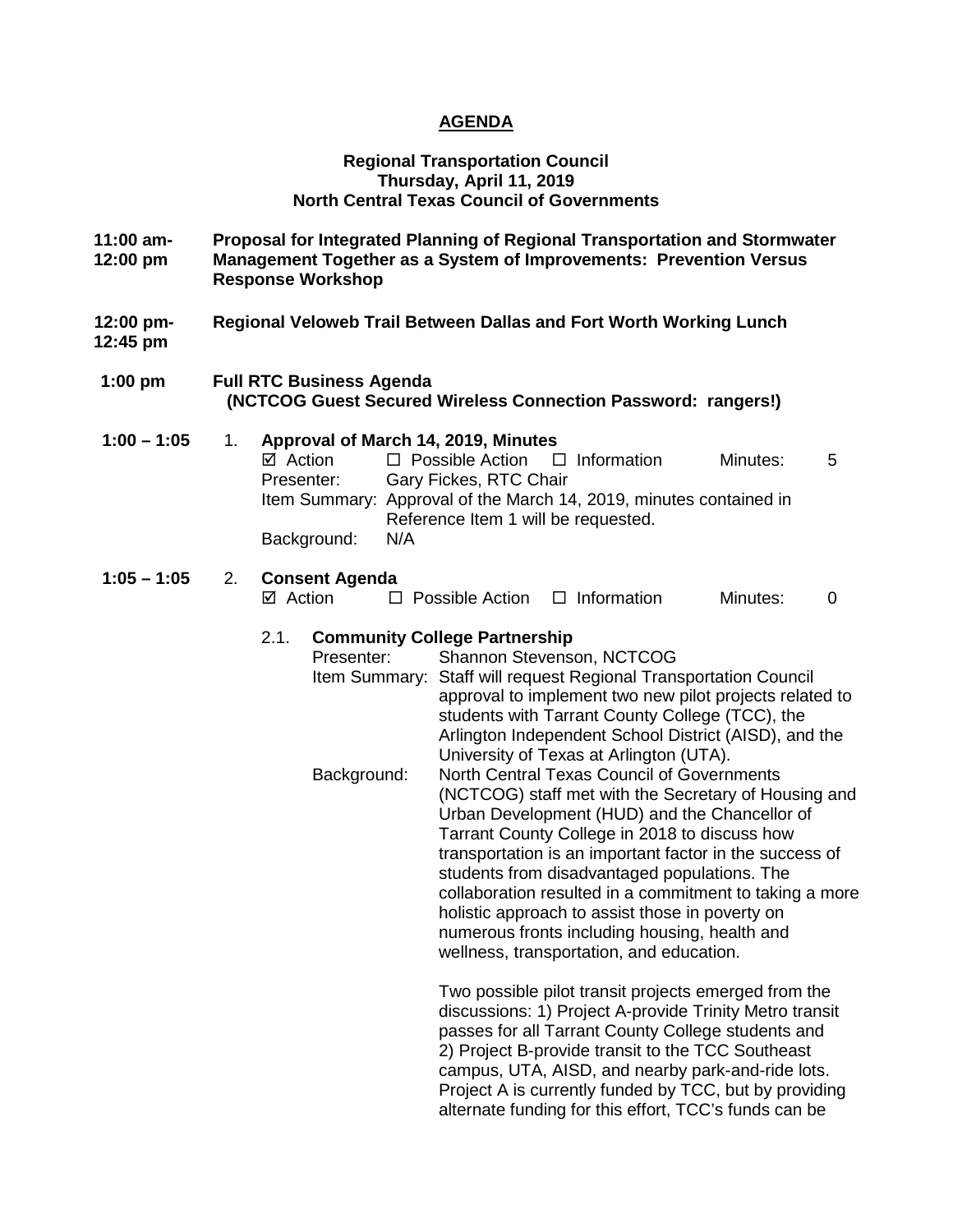utilized to offer assistance to Dr. Ben Carson, HUD Secretary. Project B is part of an integrated approach to ensuring student success in transitioning from high school to TCC then onto UTA to finish their undergraduate degree. Both projects are consistent with the programs and policies in Mobility 2045, as well as Access North Texas. More detailed information can be found in Electronic Item 2.1. NCTCOG staff would be happy to explore this opportunity with other community colleges.

Performance Measure(s) Addressed:

- $\Box$  Safety  $\Box$  Pavement and Bridge Condition
- $\boxtimes$  Transit Asset  $\Box$  System Performance/Freight/CMAQ

### 2.2. **Transportation Improvement Program Modifications**

Presenters: Michael Morris and Rylea Roderick, NCTCOG Item Summary: Regional Transportation Council (RTC) approval of revisions to the 2019-2022 Transportation Improvement Program (TIP) and the ability to amend the Unified Planning Work Program (UPWP) and other planning/administrative documents with TIP-related changes will be requested. After RTC approval of February 2019 TIP revisions in January 2019, Paris District Modification 2019-0170 required an additional update to the scope to be consistent with Mobility 2045. RTC ratification is requested for the additional scope change to the February 2019 Modification 2019-0170. Background: May 2019 revisions to the 2019-2022 TIP and February 2019 Modification 2019-0170 are provided as Electronic Item 2.2.1 and Electronic 2.2.2, respectively, for the Council's consideration. These modifications have been reviewed for consistency with the Mobility Plan, the air quality conformity determination, and financial constraint of the TIP.

Performance Measure(s) Addressed:

- 
- <p>✓ Safety</p>\n<p>✓ Payment and Bridge Condition</p>\n<p>✓ Transform</p>\n<p>✓ Transform</p> **Ø System Performance/Freight/CMAQ**

### **1:05 – 1:20** 3. **Orientation to Agenda/Director of Transportation Report**

- $\Box$  Action  $\Box$  Possible Action  $\Box$  Information Minutes: 15 Presenter: Michael Morris, NCTCOG
	- 1. Regional Veloweb Trail Between Dallas and Fort Worth: Mayors **Comments**
	- 2. Trinity Metro Chairman Scott Mahaffey's Appreciation of President/Chief Executive Officer Paul Ballard's Accomplishments
	- 3. 11:00 am Workshop on Transportation and Stormwater (Electronic Item  $3.1$ )
	- 4. US 75 (See Press Releases)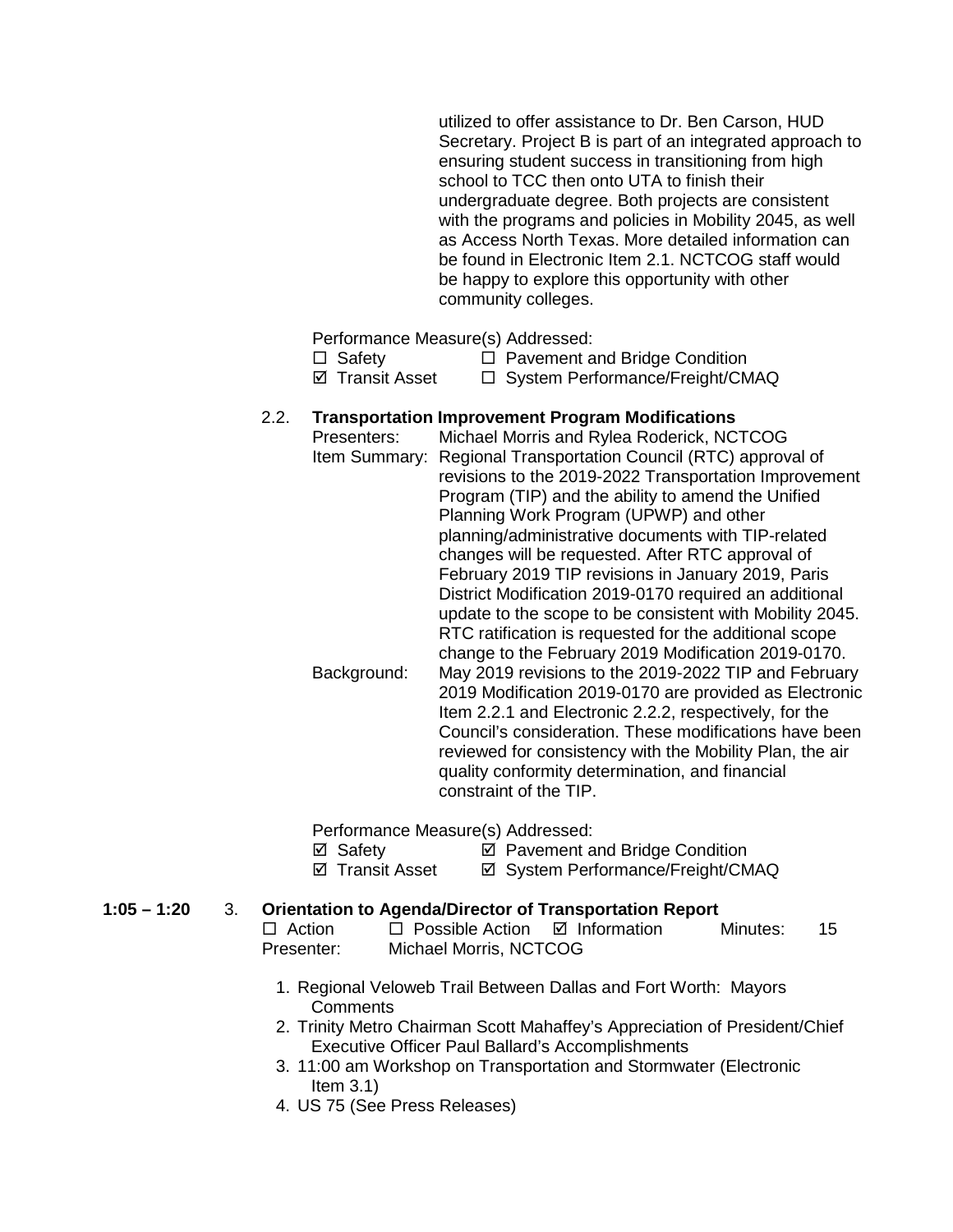- 5. AirCheckTexas Update (See Press Releases)
- 6. Gentrification Policy: Next Steps
- 7. Traffic Incident Management Executive Level Course Announcement (Electronic Item 3.2)
- 8. Air Quality Funding Opportunities for Vehicles [\(www.nctcog.org/trans/quality/air/funding-and-resources/fundingvehicle\)](http://www.nctcog.org/trans/quality/air/funding-and-resources/fundingvehicle)
- 9. Dallas-Fort Worth Clean Cities Events [\(www.dfwcleancities.org/dfw-clean](http://www.dfwcleancities.org/dfw-clean-cities-meetings)[cities-meetings\)](http://www.dfwcleancities.org/dfw-clean-cities-meetings)
- 10. EarthX Transportation-Fleets Workshop, April 26, 2019 (Electronic Item 3.3)
- 11. 2019 Ozone Season Status Report (Electronic Item 3.4)
- 12. March Public Meeting Minutes (Electronic Item 3.5)
- 13. April Public Meeting Notice (Electronic Item 3.6)
- 14. Public Comments Report (Electronic Item 3.7)
- 15. Recent Correspondence (Electronic Item 3.8)
- 16. Recent News Articles (Electronic Item 3.9)
- 17. Recent Press Releases (Electronic Item 3.10)
- 18. Transportation Partners Progress Reports

# **1:20 – 1:30** 4. **2017-2018 CMAQ/STBG Funding Program: Management and Operations, NCTCOG-Implemented, and Regional/Air Quality Programs**

| NCTCOG-Implemented, and Regional/Air Quality Programs |                                                                                                                                                                                                                                                                                                                                                                                                                                                                                                                                                                                                                                                                                               |  |  |  |  |  |  |  |
|-------------------------------------------------------|-----------------------------------------------------------------------------------------------------------------------------------------------------------------------------------------------------------------------------------------------------------------------------------------------------------------------------------------------------------------------------------------------------------------------------------------------------------------------------------------------------------------------------------------------------------------------------------------------------------------------------------------------------------------------------------------------|--|--|--|--|--|--|--|
| ⊠ Action                                              | $\Box$ Possible Action $\Box$ Information<br>Minutes:<br>10                                                                                                                                                                                                                                                                                                                                                                                                                                                                                                                                                                                                                                   |  |  |  |  |  |  |  |
| Presenter:                                            | <b>Brian Dell, NCTCOG</b>                                                                                                                                                                                                                                                                                                                                                                                                                                                                                                                                                                                                                                                                     |  |  |  |  |  |  |  |
| Item Summary:                                         | Staff will request Regional Transportation Council (RTC)                                                                                                                                                                                                                                                                                                                                                                                                                                                                                                                                                                                                                                      |  |  |  |  |  |  |  |
|                                                       | approval of the proposed programs and projects to be funded<br>under the Management and Operations, North Central Texas<br>Council of Governments (NCTCOG)-Implemented, and<br>Regional/Air Quality Programs. These programs are part of<br>the 2017-2018 Congestion Mitigation and Air Quality<br>Improvement Program (CMAQ)/Surface Transportation Block                                                                                                                                                                                                                                                                                                                                    |  |  |  |  |  |  |  |
| Background:                                           | Grant Program (STBG) Funding Program.<br>Staff is reviewing the region's ongoing Air Quality and<br>Management and Operations projects and programs. A<br>determination is needed regarding which projects should be<br>continued, which ones can be discontinued, and any new<br>projects/programs of this nature that should be considered. To<br>this end, NCTCOG staff has evaluated the list of existing Air<br>Quality and Management and Operations projects and<br>programs and is recommending the extension of many of<br>these programs into the fiscal year 2020-2022 timeframe,<br>along with the discontinuation of a few projects/programs, and<br>creation of a few new ones. |  |  |  |  |  |  |  |

Electronic Item 4.1 contains a recommended project list for consideration. Additional details on the funding program can be found in Electronic Item 4.2.

Performance Measure(s) Addressed:

- $\boxtimes$  Safety  $\boxtimes$  Pavement and Bridge Condition
- ⊠ Transit Asset **I** System Performance/Freight/CMAQ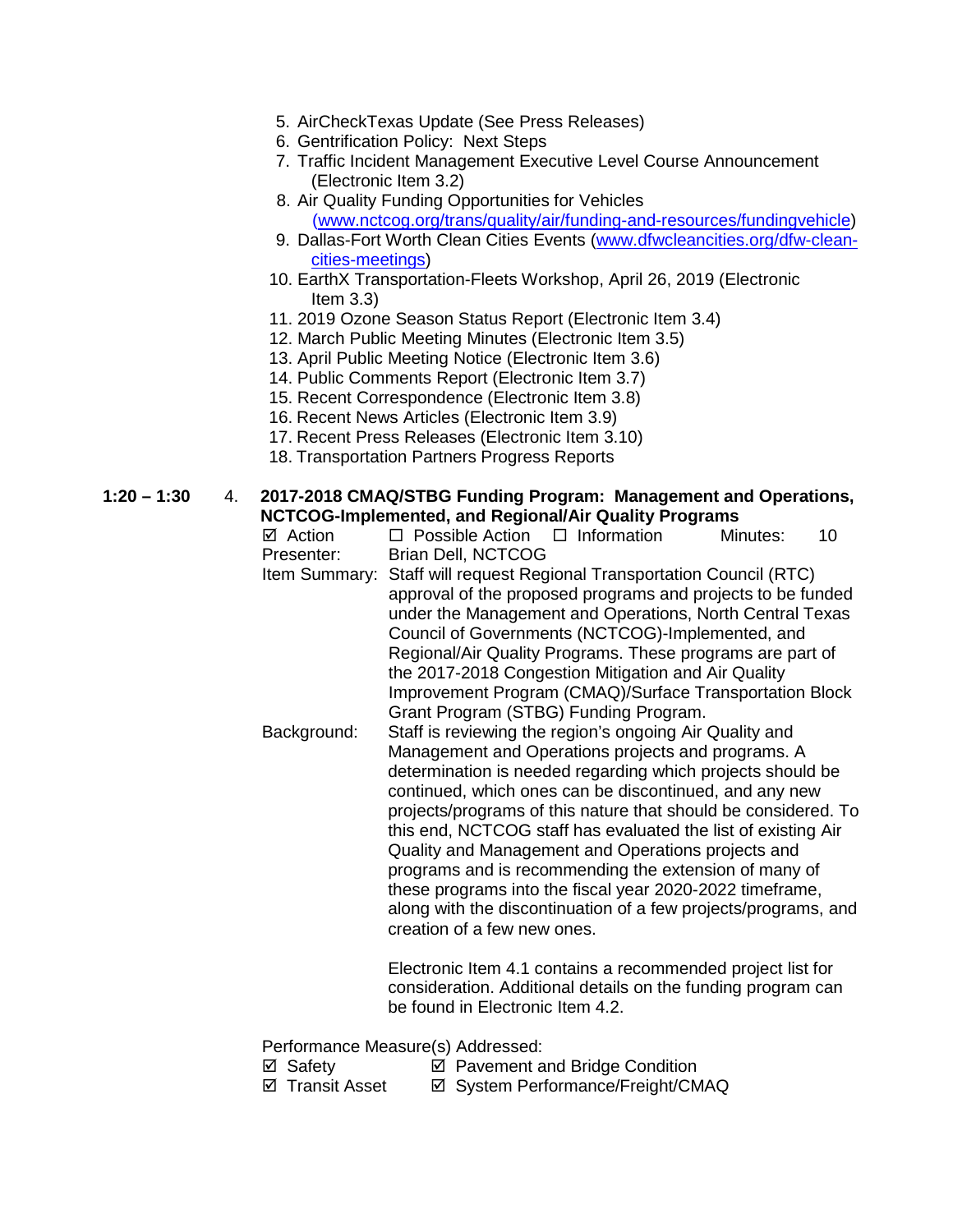# **1:30 – 1:40** 5. **2017-2018 CMAQ/STBG Funding Program: Assessment Policy**

 $\boxtimes$  Action  $\Box$  Possible Action  $\Box$  Information Minutes: 10 Presenter: Michael Morris, NCTCOG Item Summary: Staff will request Regional Transportation Council (RTC) approval of the proposed projects to be funded under the Assessment Policy Program in the 2017-2018 Congestion

Mitigation and Air Quality Improvement Program (CMAQ)/Surface Transportation Block Grant Program (STBG) Funding Program.

Background: In March 2017, staff introduced the process to select projects using CMAQ and STBG funding through several funding programs. Staff has been working with several agencies to develop partnerships that will fund high-priority projects. The Assessment Policy Program is designed to take advantage of value capture mechanisms so as development occurs along the project area, the Regional Transportation Council is repaid (in part or in full) for improvements funded along the corridor. Details on the projects which staff are proposing to fund can be found in Electronic Item 5.1. Additional information on the funding program is included in Electronic Item 5.2.

Performance Measure(s) Addressed:

 $\boxtimes$  Safety  $\boxtimes$  Pavement and Bridge Condition

 $\boxtimes$  **Transit Asset**  $\boxtimes$  System Performance/Freight/CMAQ

# **1:40 – 1:50** 6. **Approval of Funding for Red River Navigation System Feasibility Study**

- $\Box$  Possible Action  $\Box$  Information Minutes: 10 Presenter: Michael Morris, NCTCOG Item Summary: Regional Transportation Council (RTC) approval of \$500,000 for the Red River Navigation System feasibility study will be requested. Funding is contingent on support of the project by
	- the Texas Legislature. Background: In July 2014, staff initiated a conversation with the RTC about the Red River Navigation System feasibility study and partnership project. Discussion included a potential action item for \$500,000 contingent on Texas Legislature approval of the feasibility study. Louisiana, Arkansas, Oklahoma, and Texas are working on a Red River navigational system from Denison, Texas to the Gulf of Mexico. North Central Texas Council of Governments staff wishes to support these feasibility studies, contingent on support from the Texas Legislature.

# Performance Measure(s) Addressed:

- $\Box$  Safety  $\Box$  Pavement and Bridge Condition
- □ Transit Asset <br>  $\Box$  Transit Asset <br>  $\Box$  System Performance/Freight/CMAQ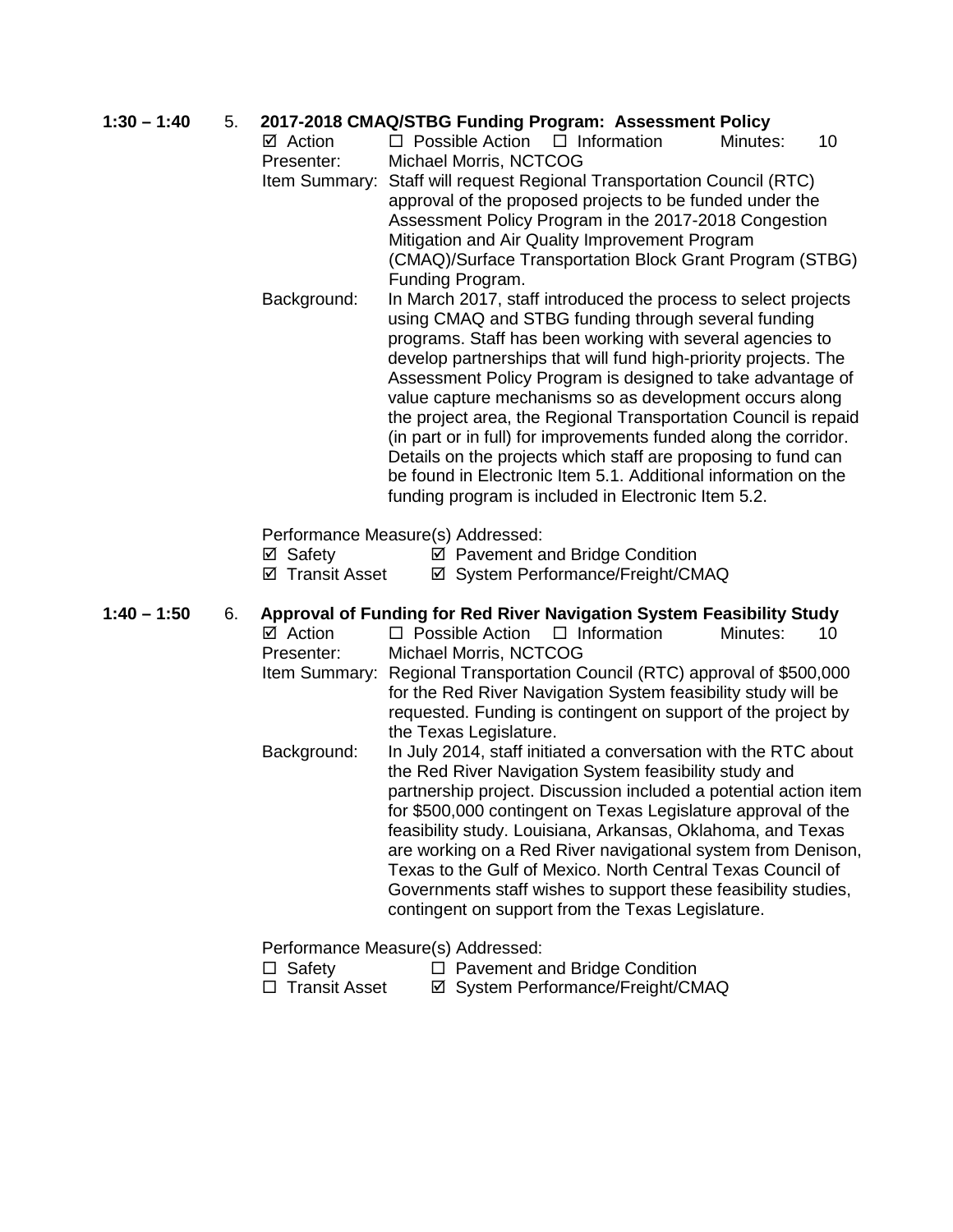# $1:50 - 2:00$

| $1:50 - 2:00$ | 7. | <b>Legislative Update</b> |                                                                                                                       |  |  |  |
|---------------|----|---------------------------|-----------------------------------------------------------------------------------------------------------------------|--|--|--|
|               |    | $\Box$ Action             | 10<br>☑ Possible Action<br>$\Box$ Information<br>Minutes:                                                             |  |  |  |
|               |    | Presenter:                | Rebekah Hernandez, NCTCOG                                                                                             |  |  |  |
|               |    | Item Summary:             | Staff will provide an update on federal and State legislative                                                         |  |  |  |
|               |    |                           | actions related to transportation and air quality issues                                                              |  |  |  |
|               |    |                           | affecting the Dallas-Fort Worth area.                                                                                 |  |  |  |
|               |    | Background:               | Transportation issues continue to be a focus for both the                                                             |  |  |  |
|               |    |                           | United States (US) Congress and the Texas Legislature.                                                                |  |  |  |
|               |    |                           | The 1st session of the 116th US Congress convened on                                                                  |  |  |  |
|               |    |                           | January 3, 2019. The 86th Texas Legislature convened on                                                               |  |  |  |
|               |    |                           | January 8, 2019. This item will allow staff to provide updates                                                        |  |  |  |
|               |    |                           | on key positions of the Regional Transportation Council and                                                           |  |  |  |
|               |    |                           | allow any additional positions to be taken, if necessary.                                                             |  |  |  |
|               |    |                           | Performance Measure(s) Addressed:                                                                                     |  |  |  |
|               |    | ⊠ Safety                  | □ Pavement and Bridge Condition                                                                                       |  |  |  |
|               |    | $\Box$ Transit Asset      | ☑ System Performance/Freight/CMAQ                                                                                     |  |  |  |
|               |    |                           |                                                                                                                       |  |  |  |
| $2:00 - 2:10$ | 8. |                           | 2020 Unified Transportation Program and Regional 10-Year Plan Update                                                  |  |  |  |
|               |    | $\Box$ Action             | $\Box$ Possible Action<br>$\boxtimes$ Information<br>Minutes:<br>10                                                   |  |  |  |
|               |    | Presenter:                | Michael Morris, NCTCOG                                                                                                |  |  |  |
|               |    |                           | Item Summary: Staff will brief the Council on the latest activities being                                             |  |  |  |
|               |    |                           | undertaken and the plan going forward for the Regional                                                                |  |  |  |
|               |    |                           | 10-Year Plan update and 2020 Unified Transportation                                                                   |  |  |  |
|               |    |                           | Program (UTP).                                                                                                        |  |  |  |
|               |    | Background:               | In December 2016, the Regional Transportation Council<br>(RTC) approved a set of projects for Fiscal Years (FY) 2017- |  |  |  |
|               |    |                           | 2026 funded with Category 2 (MPO selection) and Category 4                                                            |  |  |  |
|               |    |                           | (TxDOT District selection), and submitted for Texas                                                                   |  |  |  |
|               |    |                           | Transportation Commission (TTC) consideration with                                                                    |  |  |  |
|               |    |                           | $C_{\text{atom}}$ ( $\Omega$ (Commission solection) funds. That setion was                                            |  |  |  |

Category 12 (Commission selection) funds. That action was the Dallas-Fort Worth region's response to the House Bill (HB) 20 10-year planning requirement. In August 2018, the RTC approved an update to the Regional 10-Year Plan that primarily incorporated various project updates received to date. Since that time, North Central Texas Council of Governments (NCTCOG) staff has been coordinating regularly with the Texas Department of Transportation Dallas, Paris (Hunt County), and Fort Worth districts regarding updates to previously approved projects, as well as potential additions to the 10-Year Plan to be included in the 2020 UTP. In response to a January 31, 2019, deadline set forth by TxDOT, staff has drafted a list that includes these project updates, potential new candidate projects, and scores for each project. In addition, staff has drafted an additional list of projects that need initial funding to allow TxDOT to continue advancing preconstruction activities, including the acquisition of right-of-way.

> Electronic Item 8.1 contains the proposed list of projects. Electronic Item 8.2 includes additional information about this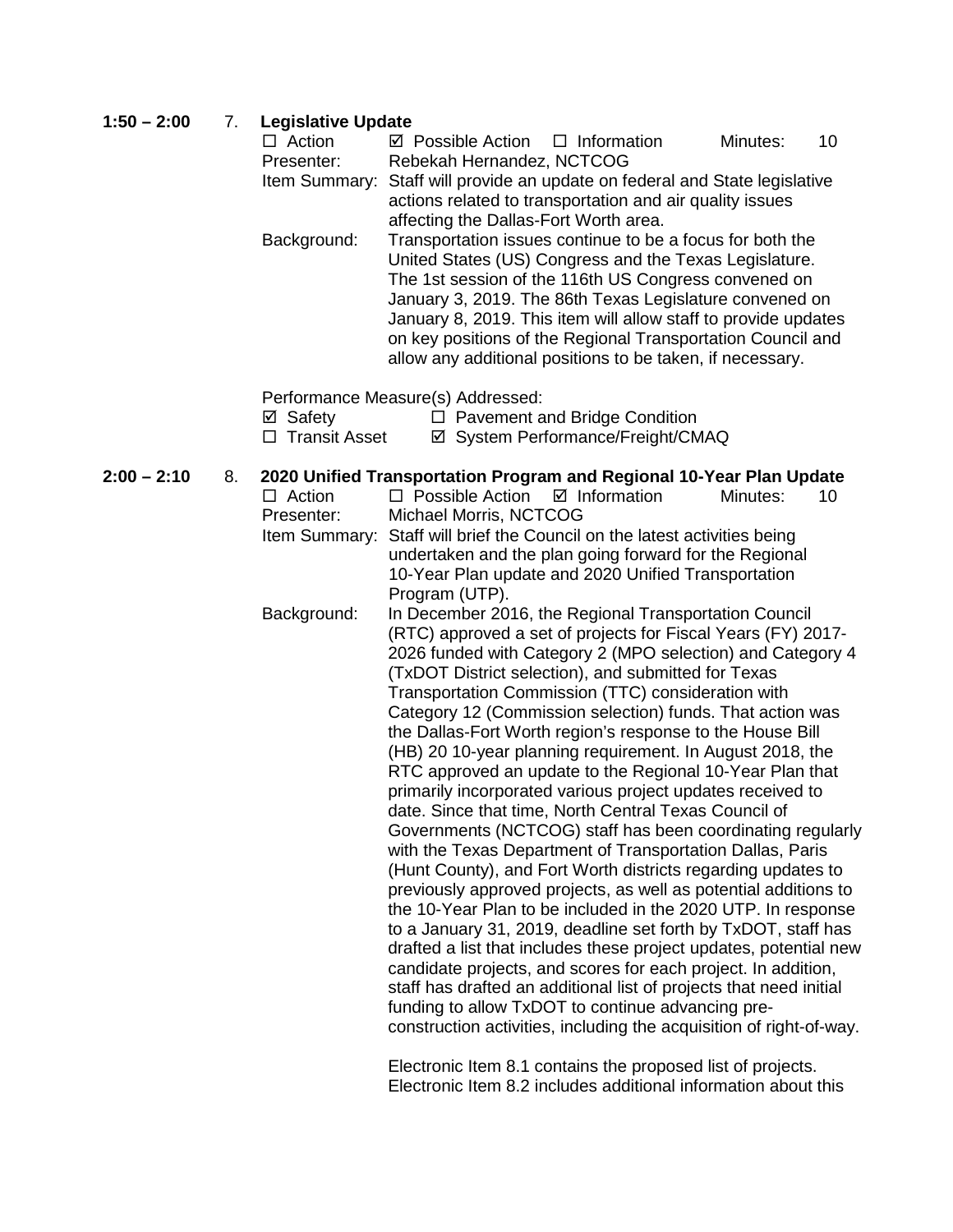process and the proposed next steps related to the Regional 10-Year Plan. Electronic Item 8.3 contains additional details on the scoring methodology developed by staff.

Performance Measure(s) Addressed:

- ⊠ Safety **De Pavement and Bridge Condition**<br> **Z** Transit Asset **De System Performance/Freight/CM** 
	- **Ø System Performance/Freight/CMAQ**

**2:10 – 2:20** 9. **Mobility 2045 Update**

 $\Box$  Action  $\Box$  Possible Action  $\Box$  Information Minutes: 10<br>Presenter: Kevin Feldt. NCTCOG Kevin Feldt, NCTCOG Item Summary: The Mobility 2045 Plan was adopted by the Regional Transportation Council (RTC) on June 14, 2018. Staff will provide a status report regarding work efforts to implement Mobility 2045. Background: Following RTC adoption of Mobility 2045, staff and partner

agencies have been working toward implementing the Plan. These efforts include planning and project development tasks, projects in construction, and coordinating with the public and our transportation partners. Staff will provide information regarding:

- Recent RTC actions supporting Plan recommendations
- Efforts to further the RTC's five primary emphasis areas
- Project development activities
- Construction activities
- Completed initiatives

Performance Measure(s) Addressed:

 $\boxtimes$  Safety  $\boxtimes$  Pavement and Bridge Condition

⊠ Transit Asset **II System Performance/Freight/CMAQ** 

# **2:20 – 2:30** 10. **Title VI Program May 2019 Update**

| $\Box$ Action                                             | $\Box$ Possible Action $\Box$ Information                   |                                                                   | Minutes: | 10 |  |  |  |
|-----------------------------------------------------------|-------------------------------------------------------------|-------------------------------------------------------------------|----------|----|--|--|--|
| Presenter:                                                | Ken Kirkpatrick, NCTCOG                                     |                                                                   |          |    |  |  |  |
| Item Summary:                                             | Staff will provide information on an update to the Title VI |                                                                   |          |    |  |  |  |
|                                                           | Program.                                                    |                                                                   |          |    |  |  |  |
| Background:                                               |                                                             | As a primary recipient of Federal Transit Administration          |          |    |  |  |  |
|                                                           |                                                             | funding, the North Central Texas Council of Governments           |          |    |  |  |  |
|                                                           |                                                             | (NCTCOG) is required to have a Title VI Program. This             |          |    |  |  |  |
|                                                           |                                                             | program describes how NCTCOG implements                           |          |    |  |  |  |
|                                                           |                                                             | nondiscrimination efforts related to Title VI of the Civil Rights |          |    |  |  |  |
| Act and environmental justice. The program also describes |                                                             |                                                                   |          |    |  |  |  |
| how NCTCOG monitors subrecipients. This program must be   |                                                             |                                                                   |          |    |  |  |  |
|                                                           |                                                             | updated every three years. For 2019, NCTCOG also is               |          |    |  |  |  |
|                                                           |                                                             | updating its Title VI Complaint Procedures, a component of        |          |    |  |  |  |
|                                                           |                                                             | the Title VI Program. The complaint procedures also were          |          |    |  |  |  |
|                                                           |                                                             | translated into Spanish. These changes necessitated a 45-day      |          |    |  |  |  |
|                                                           |                                                             | comment period because the complaint procedures are               |          |    |  |  |  |
|                                                           |                                                             | included in the Public Participation Plan, so this plan must also |          |    |  |  |  |
|                                                           |                                                             |                                                                   |          |    |  |  |  |
|                                                           |                                                             | be updated. Electronic Item 10 contains a presentation with       |          |    |  |  |  |